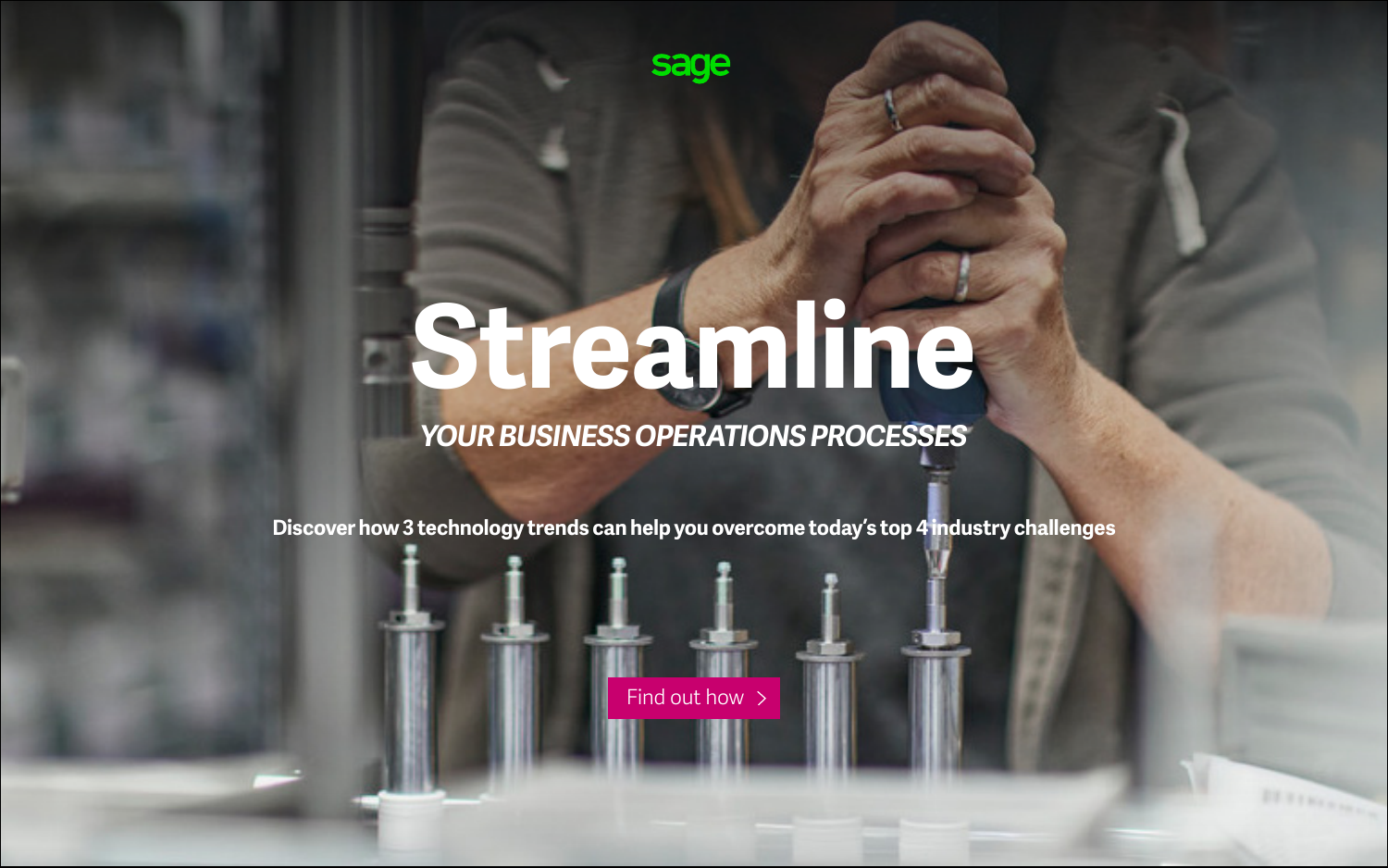You don't need a software vendor to tell you the most effective ways to combat intense competition and grow sustainably: *Find new ways to manufacture innovative products faster, improve your business processes, and reduce costs.*

But mounting pressures that you can't ignore are interfering with achieving those goals. And these challenges will only worsen if you're using disparate systems, basic accounting applications, or outmoded enterprise resource planning (ERP) systems. In fact, more than a third of manufacturing executives said in a survey that obsolete ERP systems were hampering their ability to compete and succeed. 1

You're far from alone if the following challenges are familiar to you. If they are familiar, then it's time to take action and find a business management solution that will help you grow confidently and profitably.

## <span id="page-1-0"></span>*Move forward. Move beyond ERP.*

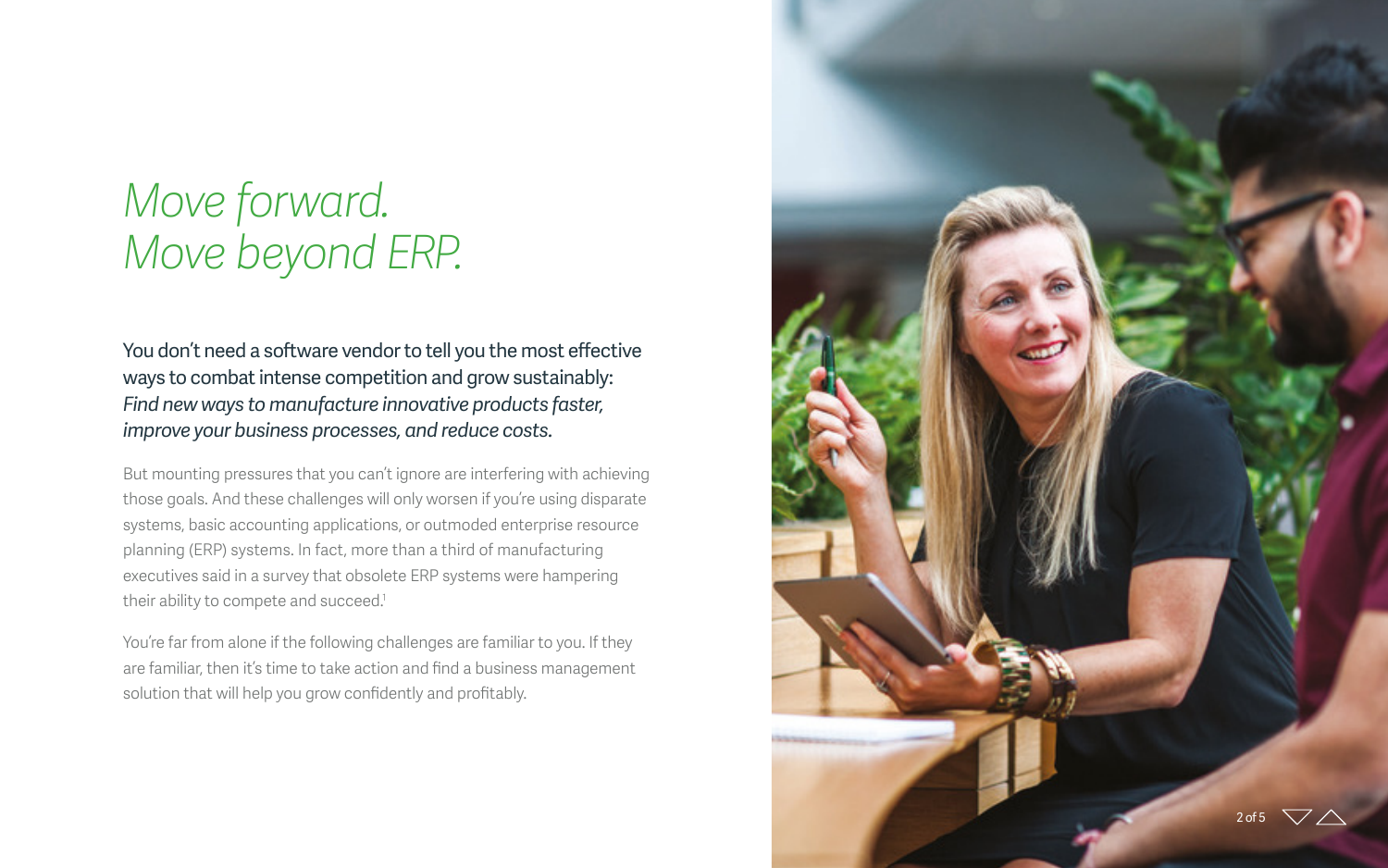#### 1. Decreased process efficiencies

Increasing competition continues to force manufacturers to:

- Reduce costs and respond to price pressures.
- Respond faster to customer demands.
- Speed turnaround times.

These challenges are difficult to solve if you're still relying on manual workflows and disparate systems to manage your processes. The good news is that today's business management solutions streamline and accelerate manufacturing operations—from procurement and scheduling to shop floor, inventory, sales, and financials.



#### 2. Limited visibility across the extended supply chain

Visibility into your business is essential and can give you an edge over your competitors. But the visibility required to compete effectively can be hindered when your systems, processes, and disparate business units are disconnected.

For example, are you able to see, in real time, the status of work orders, sales orders, inventory, and resource allocation? Lack of visibility prevents you from obtaining the insights needed to make the right decisions to grow and increase profitability. A business management solution can provide you with real-time analytics, alerts, and notifications so you can respond quickly to changing business conditions.



### Today's top 4 manufacturing challenges



#### 3. Reduced agility to respond to rapidly changing industry conditions

How quickly are your employees able to respond to customer or vendor issues? Do they have all the information they need to make smart, timely decisions that affect your bottom line? Or are they mired in time-consuming workarounds? And will you be able to scale, expand, and choose your deployment options (on-premise or cloud) as you grow? A flexible business management solution provides functionality ready for use for manufacturers, and offers a full, customizable range of capabilities so it's easy to adjust to your unique processes.



#### 4. Increased compliance and regulatory requirements

Regulations that affect the manufacturing industry change often. That means you need to ensure that your processes comply with those regulations, or else face often-hefty penalties. Modern business management solutions will automate and standardize those processes to ensure compliance, and they'll also provide audit trails for documentation and reporting purposes.

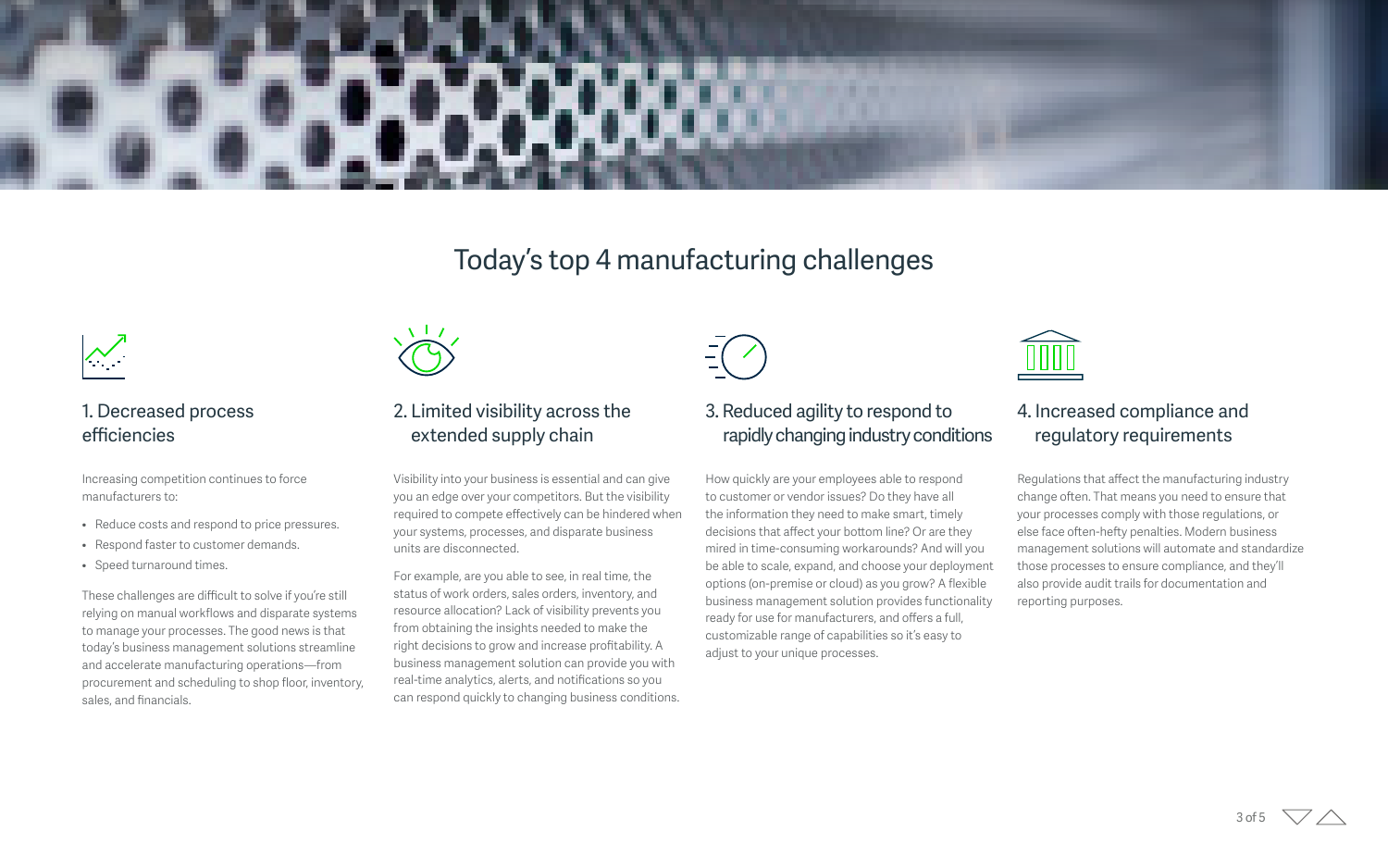While the challenges detailed above can be daunting, there's good news: By embracing the following technology trends—all of which are available with the right business management solution—you'll be in a better position to share information more easily, speed turnaround times, and automate low-value, manual tasks. And that will enable you to run your business more efficiently, accelerate growth and revenue, and continue to deliver innovative and high-quality goods.

#### A faster, simpler, more flexible business management solution can:

- Record all processes within one solution for easy monitoring.
- Provide decision makers with easy access to actionable data.
- Enable smarter, faster responsiveness across the company.
- Optimize your supply chain and facilitate communication with suppliers.
- Provide insight into inventory for better planning and demand forecasting.
- Allow for secure sharing of data with customers to improve lead times and service.

#### 3 technologies that will revolutionize your manufacturing process

#### 1. Increase flexibility and responsiveness with cloud services

Collaborative problem-solving fuels innovation. More and more, manufacturers are turning to cloudbased web portals accessible via modern business management solutions that promote collaboration among employees, suppliers, partners, and customers. By providing stakeholders with easier ways to share information, knowledge, and ideas, these businesses put themselves in better position to come up with more innovative and even disruptive products.

In addition to promoting your ability to adopt and scale new capabilities as needed, flexible cloud business management solutions offer lower initial costs, faster implementation, and seamless upgrades that provide greater control over IT expenses.

#### 2. Make better decisions using business intelligence

As a manufacturer, you accumulate large volumes of data, but converting that data into meaningful insights into your business can be a challenge. You may also want to utilize third party information and data, which could influence your demand and supply chain.

The right business management solution provides integrated business intelligence and analytical tools, including exception alerts, triggers, and predictive analytics capabilities. This can bring together manufacturing data with unstructured data and various external information to deliver previously undiscovered insights.



#### 3. Enable the rise of the mobile workforce

Mobile access to information can make all the difference to your team, enabling them to make informed decisions based on up-to-date information. Whether your team uses tablets, smartphones, or other mobile devices, mobile access to information allows your managers and staff to interact with business systems to access real-time actionable information right from the shop floor.